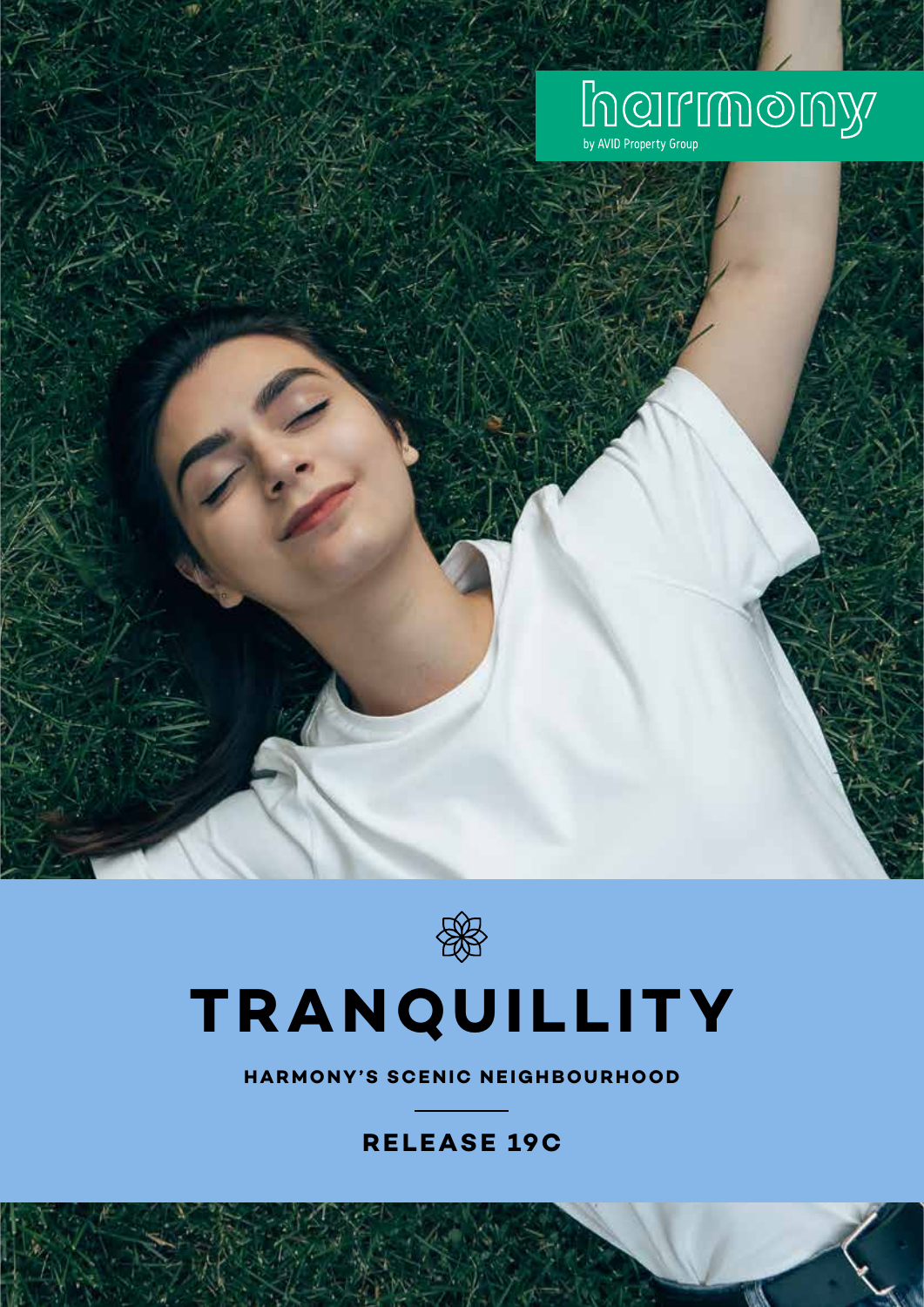

#### **THEY SAY TRANQUILLITY IS A STATE OF MIND; NOW IT'S A PLACE.**

This uniquely stunning new neighbourhood embraces the leafy serenity of the surrounding natural bushland, while also connecting you to the community's largest future recreation park. Here, 18ha of lush green expanses provide the perfect place to enjoy an active healthy life, offering dedicated sports and play areas, picnic shelters, BBQ facilities along with plenty of spaces to meet with friends. Enveloped by nature, Tranquillity is beautifully connected by walking paths with only a short stroll to Harmony's future shopping precinct and to the newly opened Palmview State Primary School and Palmview State Special School.

#### **AT THE HEART OF IT ALL**

Close to all you need and want, but with a sense of peaceful seclusion, Harmony offers the very best of Sunshine Coast living. The established facilities and iconic beaches of Maroochydore and Mooloolaba are just a heartbeat away, and direct access to the Bruce Highway planned for 2022, make living at Harmony the ideal choice

for anyone seeking a slice of tranquillity.

#### **YOUR HARMONY, YOUR CHOICE**

This premium new release offers a wide range of blocks, from 250m $^{\rm 2}$  to 517m $^{\rm 2}$ , with stunning natural outlooks. There are a host of options to suit your lifestyle – whether you're looking to buy and build your own or leave it in the hands of the experts with a perfectly matched house and land package from one of Harmony Display World's inspiring array of trusted local and national builders.



#### **RELEASE 19C**

Future district recreation park. Artists impression.



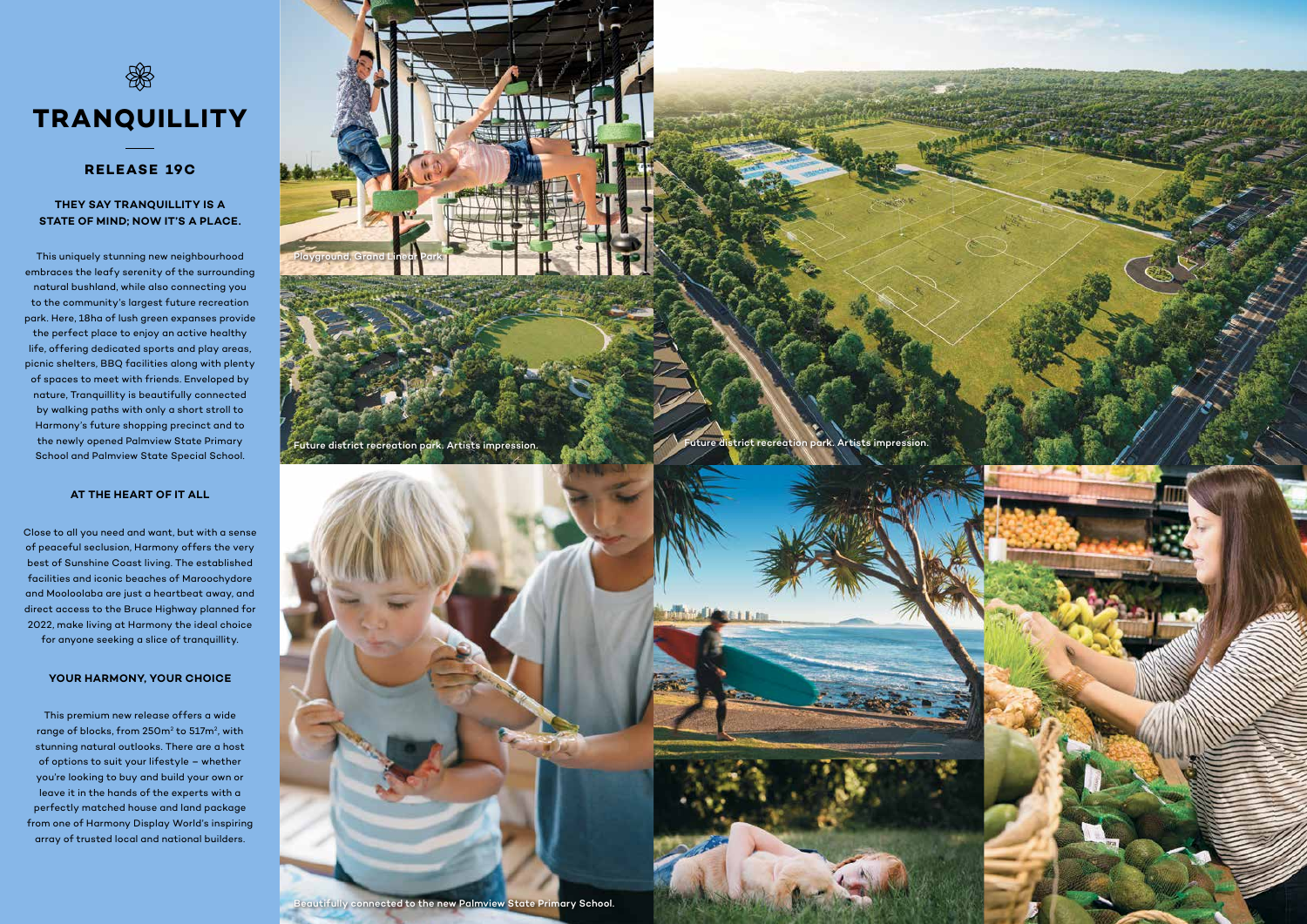